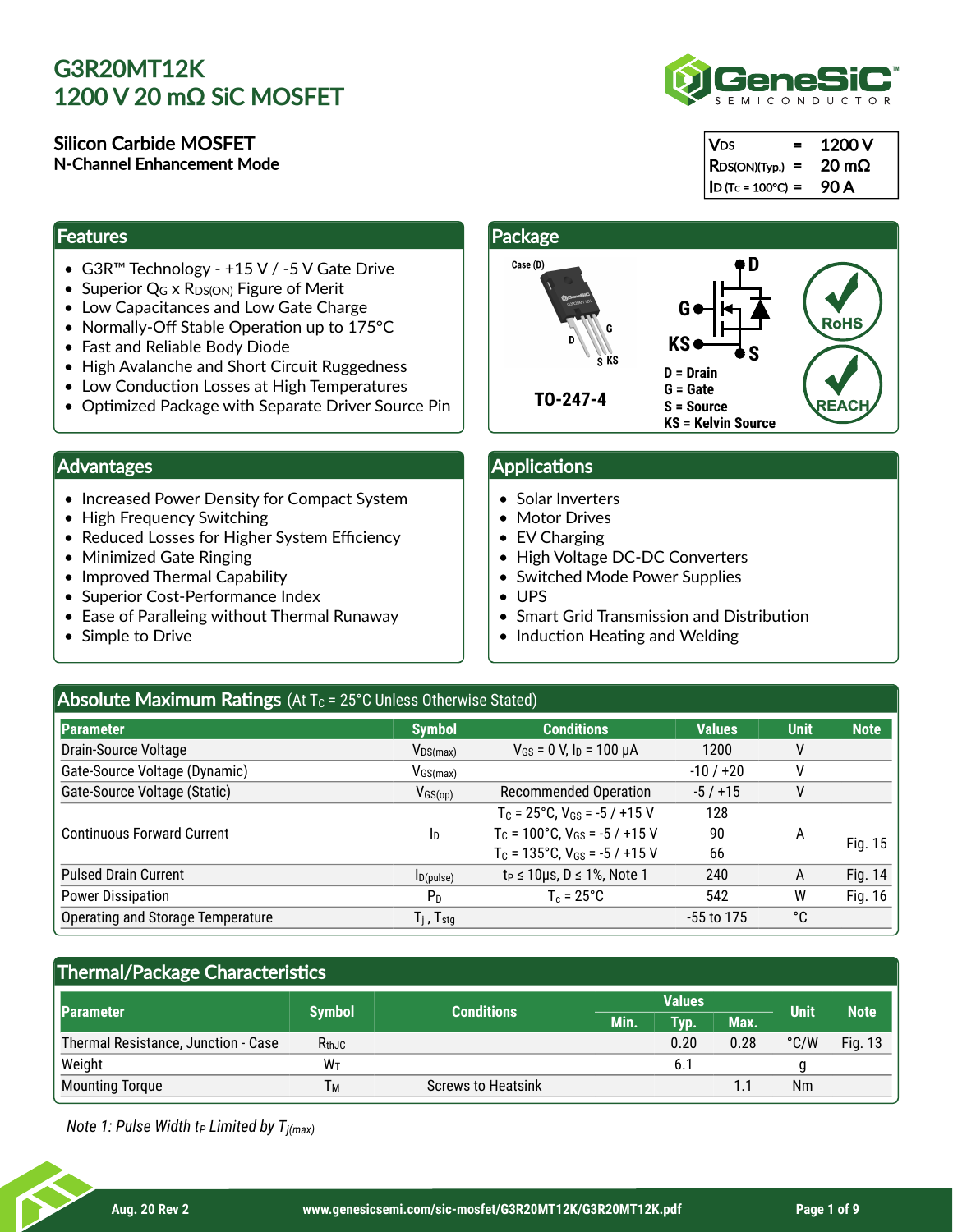

## Electrical Characteristics (At  $T_c$  = 25°C Unless Otherwise Stated)

|                                  | <b>Symbol</b>           | <b>Conditions</b>                                                 | <b>Values</b> |      |        |             |             |
|----------------------------------|-------------------------|-------------------------------------------------------------------|---------------|------|--------|-------------|-------------|
| <b>Parameter</b>                 |                         |                                                                   | Min.          | Typ. | Max.   | <b>Unit</b> | <b>Note</b> |
| Drain-Source Breakdown Voltage   | V <sub>DSS</sub>        | $V_{GS}$ = 0 V, $I_D$ = 100 µA                                    | 1200          |      |        | V           |             |
| Zero Gate Voltage Drain Current  | <b>l</b> <sub>pss</sub> | $V_{DS}$ = 1200 V, V <sub>GS</sub> = 0 V                          |               |      |        | μA          |             |
|                                  |                         | $V_{DS}$ = 0 V, $V_{GS}$ = 20 V                                   |               |      | 100    | nA          |             |
| Gate Source Leakage Current      | <b>I</b> GSS            | $V_{DS} = 0$ V, $V_{GS} = -10$ V                                  |               |      | $-100$ |             |             |
| <b>Gate Threshold Voltage</b>    |                         | $V_{DS}$ = $V_{GS}$ , $I_D$ = 15.0 mA                             |               | 2.69 |        | V           | Fig. 9      |
|                                  | $V_{GS(th)}$            | $V_{DS}$ = $V_{GS}$ , $I_D$ = 15.0 mA, T <sub>i</sub> = 175°C     |               | 2.05 |        |             |             |
| Transconductance                 |                         | $V_{DS}$ = 10 V, $I_D$ = 60 A                                     |               | 26.9 |        | S           | Fig. 4      |
|                                  | <b>gfs</b>              | $V_{DS}$ = 10 V, $I_D$ = 60 A, T <sub>i</sub> = 175°C             |               | 30.3 |        |             |             |
| Drain-Source On-State Resistance | $R_{DS(ON)}$            | $V_{GS}$ = 15 V, $I_D$ = 60 A                                     |               | 20   | 24     | $m\Omega$   |             |
|                                  |                         | $V_{GS}$ = 15 V, I <sub>D</sub> = 60 A, T <sub>i</sub> = 175°C    |               | 27   |        |             | Fig. 5-8    |
| Input Capacitance                | $C$ <sub>iss</sub>      |                                                                   |               | 5873 |        |             |             |
| <b>Output Capacitance</b>        | C <sub>oss</sub>        |                                                                   |               | 227  |        | pF          | Fig. 11     |
| Reverse Transfer Capacitance     | C <sub>rss</sub>        | $V_{DS}$ = 800 V, $V_{GS}$ = 0 V<br>$f = 1$ MHz, $V_{AC} = 25$ mV |               | 36.0 |        |             |             |
| C <sub>oss</sub> Stored Energy   | Eoss                    |                                                                   |               | 90   |        | μJ          | Fig. 12     |
| C <sub>oss</sub> Stored Charge   | Qoss                    |                                                                   |               | 323  |        | nC          |             |
| Gate-Source Charge               | $Q_{gs}$                | $V_{DS}$ = 800 V, V <sub>GS</sub> = -5 / +15 V                    |               | 64   |        |             |             |
| Gate-Drain Charge                | $Q_{gd}$                | $In = 60 A$                                                       |               | 93   |        | nC          | Fig. 10     |
| <b>Total Gate Charge</b>         | Q <sub>q</sub>          | Per IEC607478-4                                                   |               | 219  |        |             |             |
| <b>Internal Gate Resistance</b>  | RG(int)                 | $f = 1$ MHz, $V_{AC} = 25$ mV                                     |               | 1.6  |        | $\Omega$    |             |

## Reverse Diode Characteristics

| <b>IParameter</b>                       | <b>Symbol</b>   | <b>Conditions</b>                                               | <b>Values</b> |      |      | <b>Unit</b> | <b>Note</b> |
|-----------------------------------------|-----------------|-----------------------------------------------------------------|---------------|------|------|-------------|-------------|
|                                         |                 |                                                                 | Min.          | Tvp. | Max. |             |             |
| Diode Forward Voltage                   |                 | $V_{GS}$ = -5 V, $I_{SD}$ = 30 A                                |               | 4.7  |      |             | Fig.        |
|                                         | V <sub>SD</sub> | $V_{GS}$ = -5 V, I <sub>SD</sub> = 30 A, T <sub>i</sub> = 175°C |               | 4.2  |      |             | $17 - 18$   |
| <b>Continuous Diode Forward Current</b> | Is              | $V_{GS}$ = -5 V. T <sub>c</sub> = 100°C                         | 51            |      |      |             |             |
| Diode Pulse Current                     | IS(pulse)       | $V_{GS}$ = -5 V, Note 1                                         |               | 204  |      | A           |             |
|                                         |                 |                                                                 |               |      |      |             |             |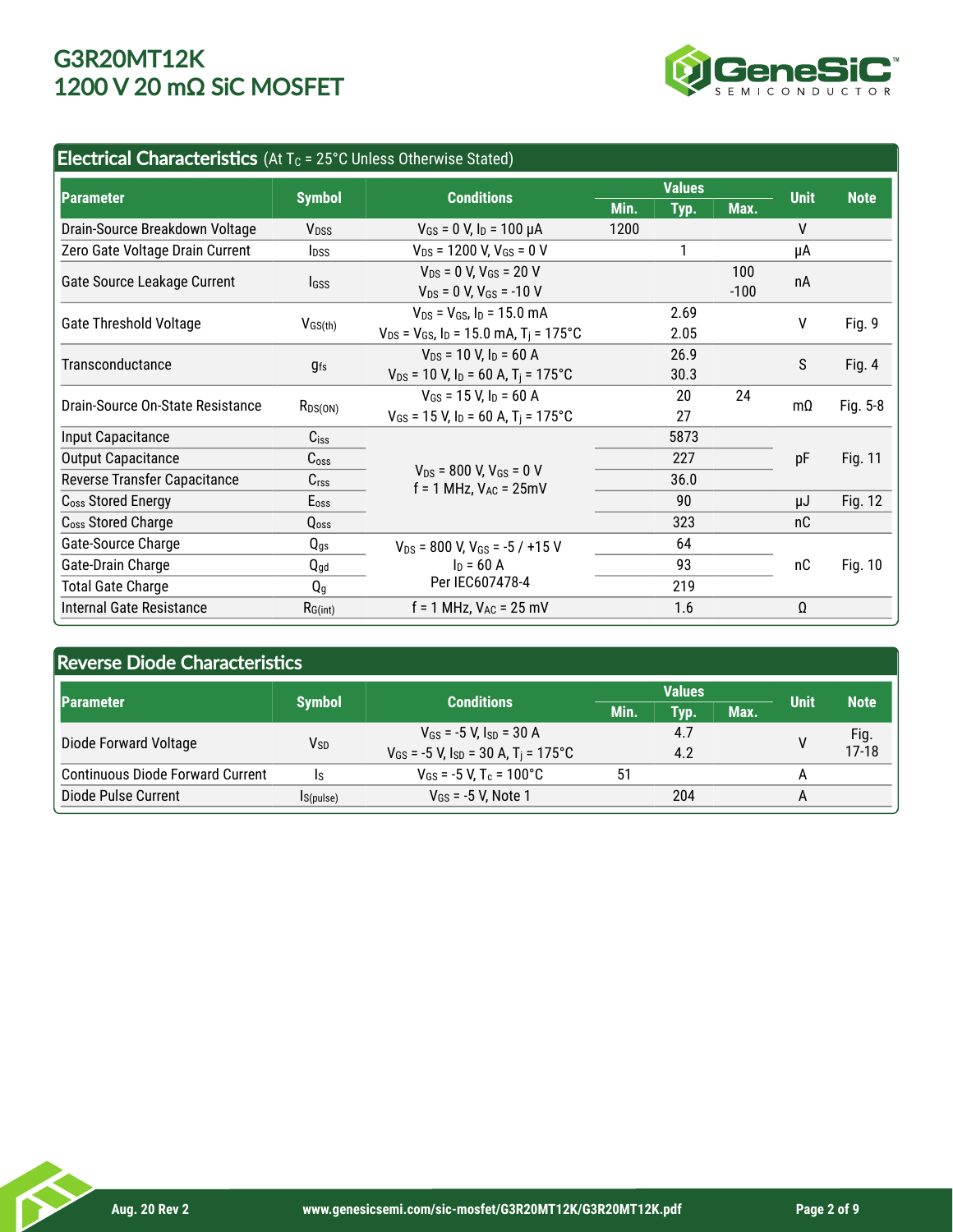

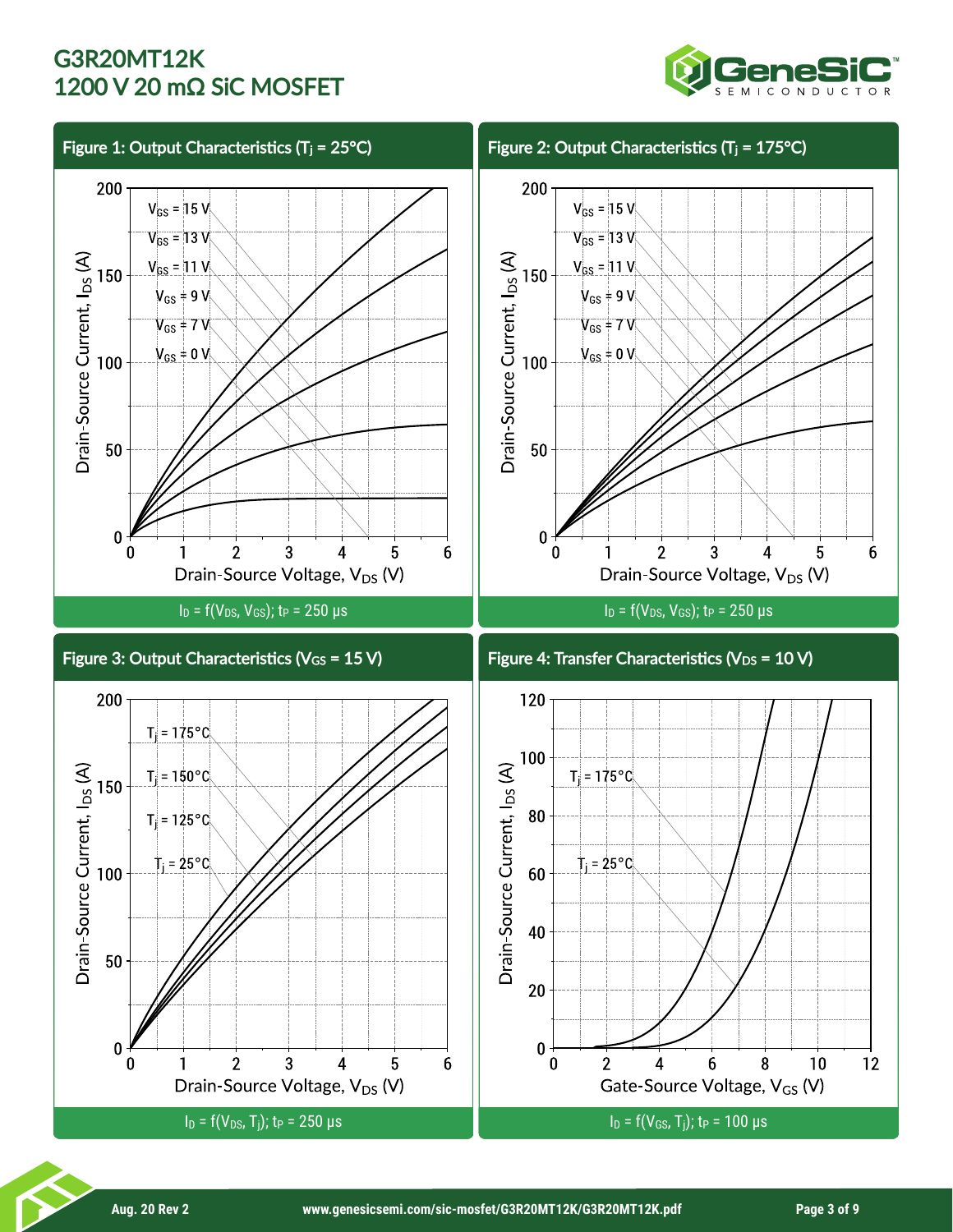

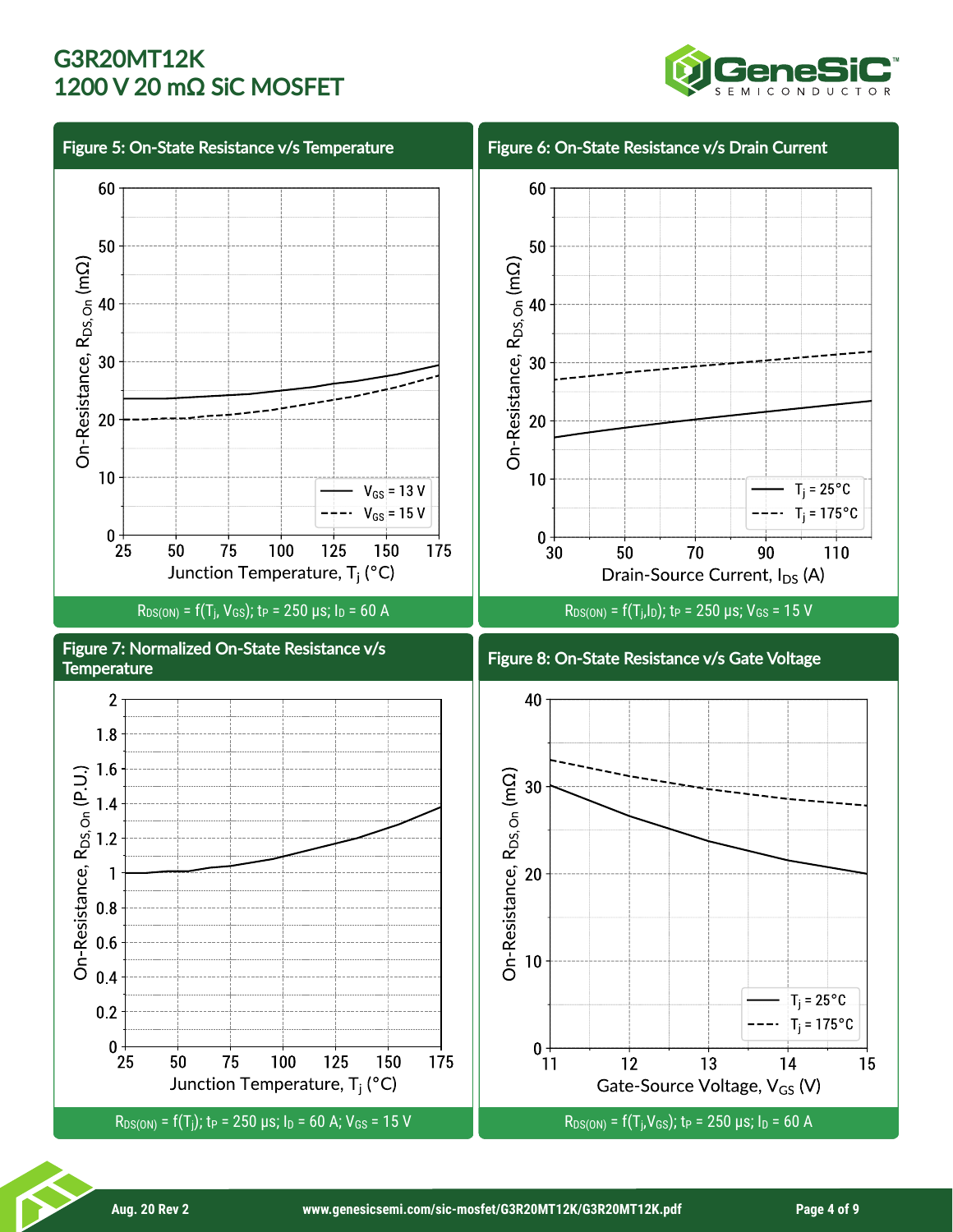

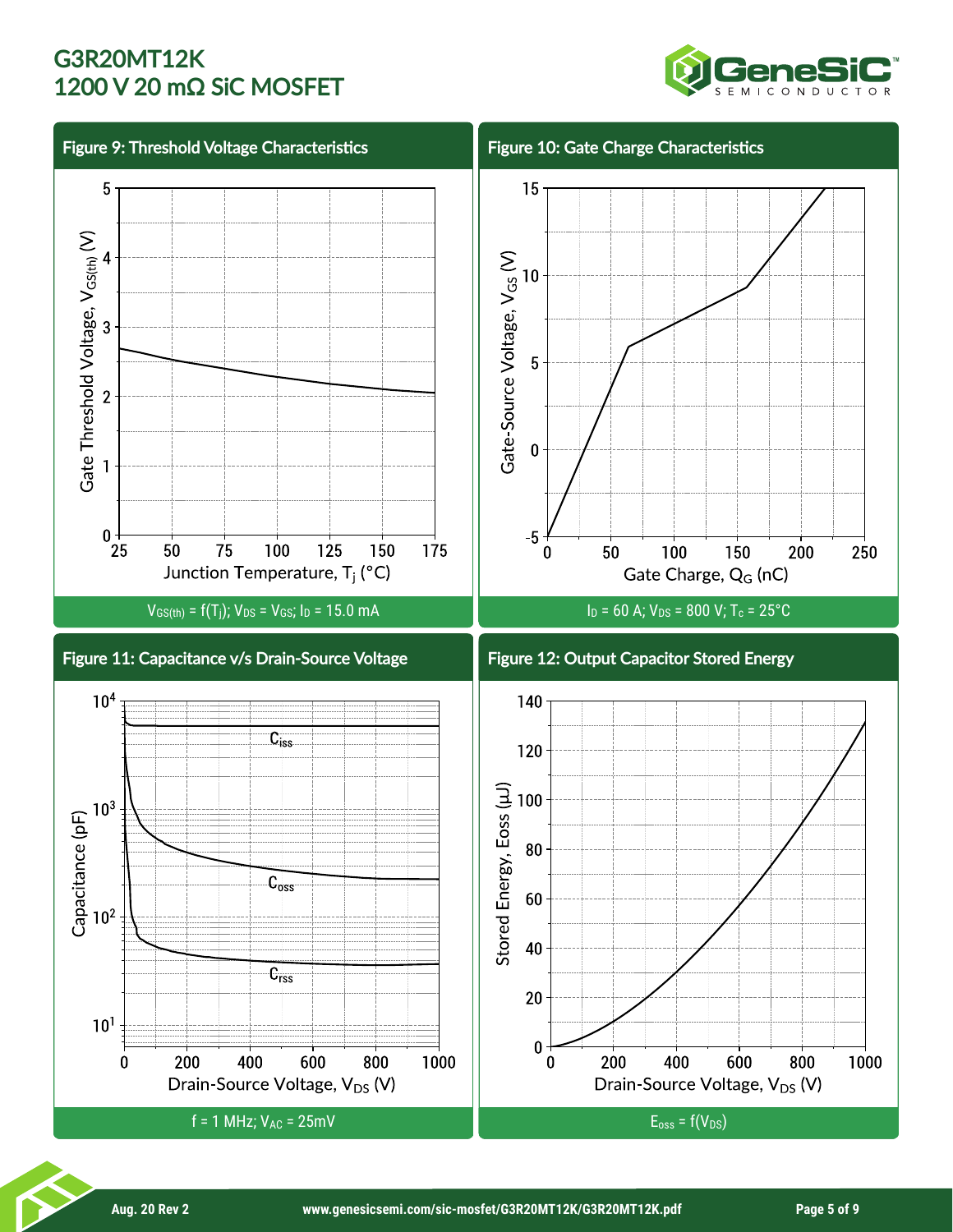

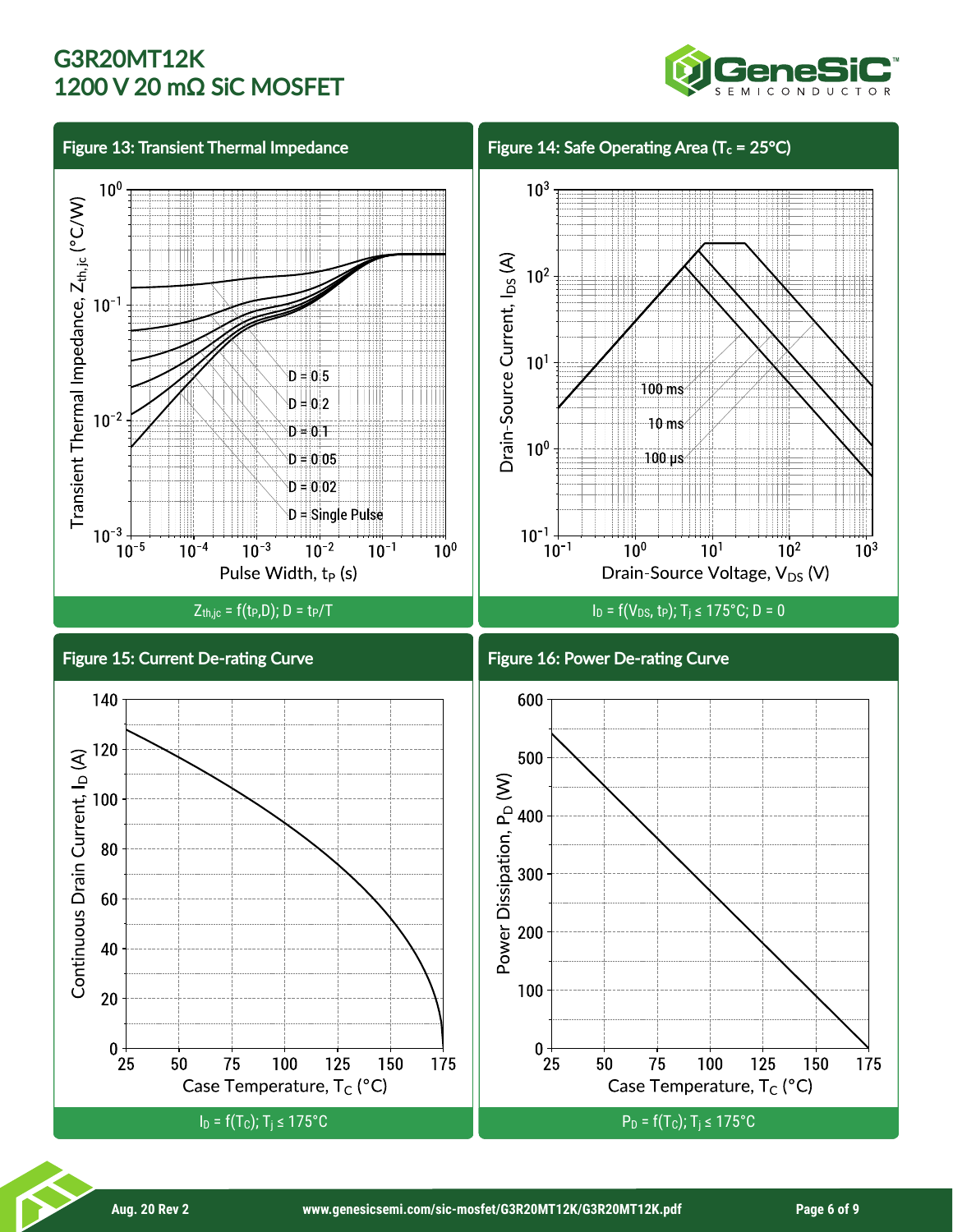

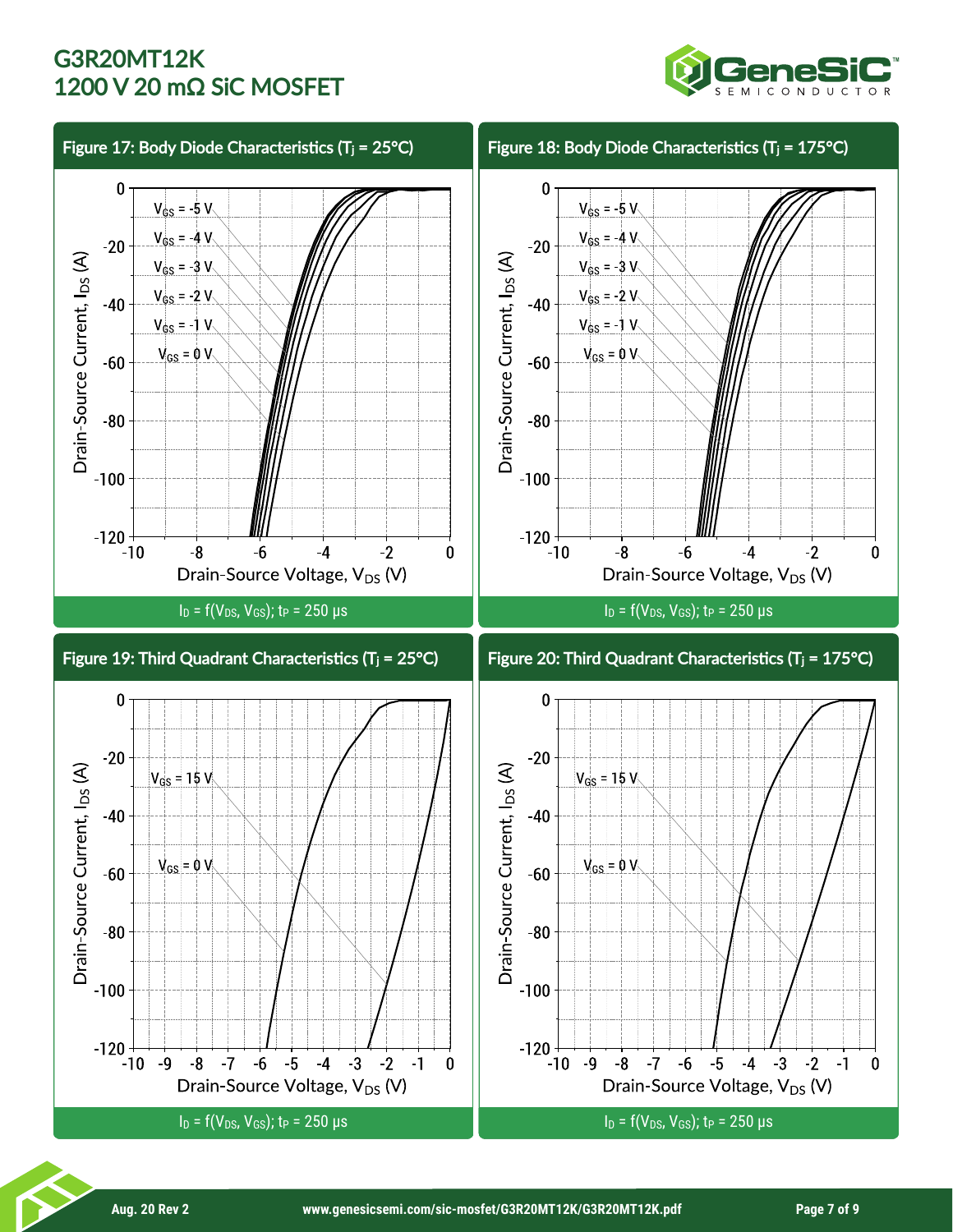

## Package Dimensions

## TO-247-4 Package Outline



#### **NOTE**

1. CONTROLLED DIMENSION IS INCH. DIMENSION IN BRACKET IS MILLIMETER.

2. DIMENSIONS DO NOT INCLUDE END FLASH, MOLD FLASH, MATERIAL PROTRUSIONS.